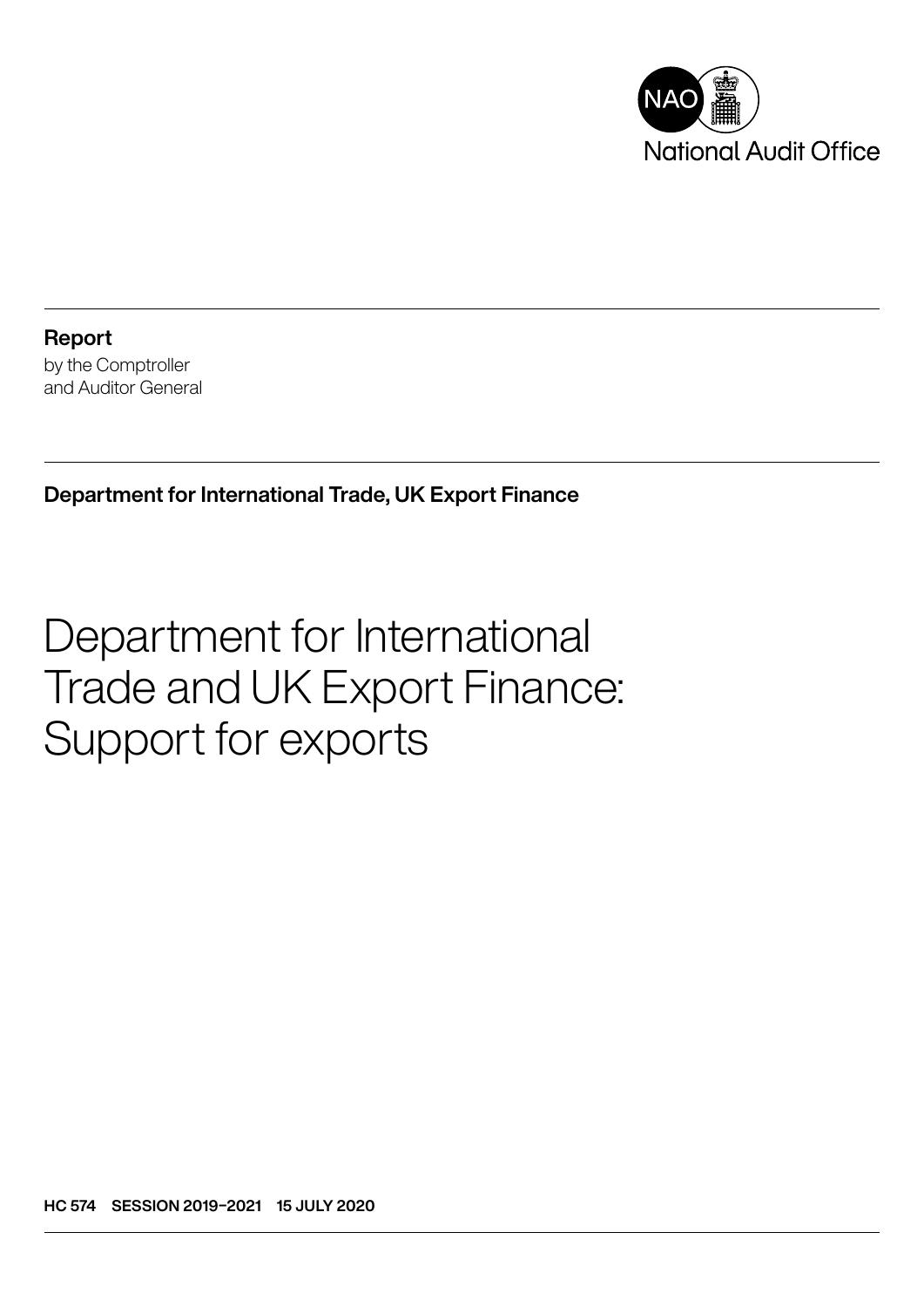## Key facts

## 35%

government's ambition for the level of exports as a percentage of GDP. UK exports were 31.7% of GDP in 2019

value of exports supported by the Department for International Trade (DIT) in 2019-20 against an internal target of £20.91 billion

£24.4bn

# £4.4bn

value of contracts supported with export finance provided by UK Export Finance (UKEF) in 2019-20 against a target of £5 billion

| £701.2 billion | of goods and services exported by the UK in 2019                                                                                                                                                                       |
|----------------|------------------------------------------------------------------------------------------------------------------------------------------------------------------------------------------------------------------------|
| 6th            | UK's position compared with the rest of the world by value<br>of exports in 2018 as estimated by the United Nations<br>Conference on Trade and Development                                                             |
| £500,000       | business turnover threshold above which DIT plans to<br>provide bespoke export support. DIT estimates that<br>around 230,000 UK businesses have a viable product or<br>service to export and a turnover above £500,000 |
| 339            | number of customers UKEF supported in 2019-20;<br>199 directly and a further 140 customers benefited as<br>suppliers to UKEF-supported projects                                                                        |
| 9/10           | British Exporters Association rating for UKEF's product<br>range in 2019                                                                                                                                               |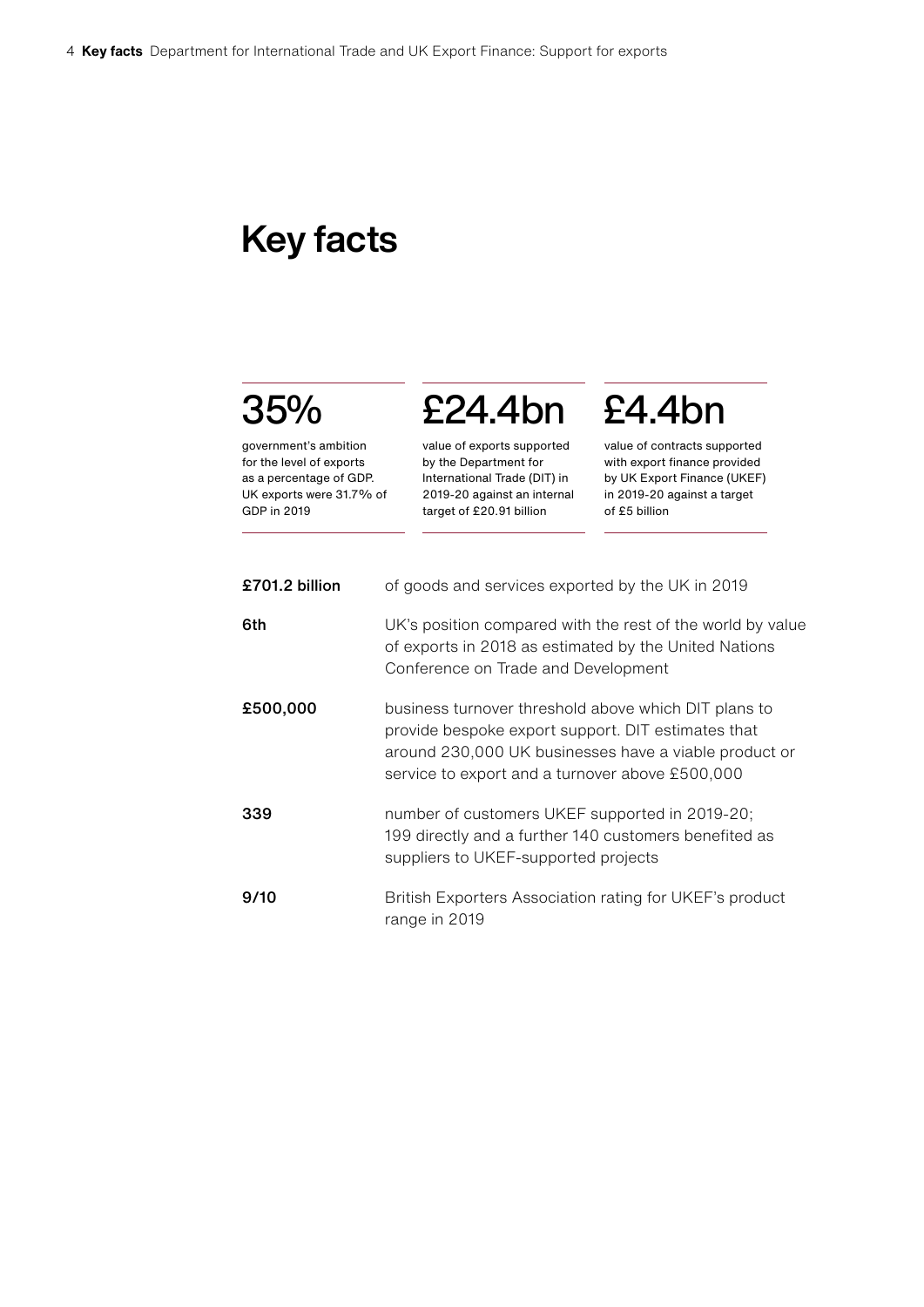## **Summary**

1 In 2019, the United Kingdom exported £701.2 billion of goods and services to overseas countries. Growing UK exports is an important element of the government's industrial strategy through which it aims to boost productivity and growth by helping businesses create better, higher-paying jobs and by investing in skills and infrastructure. The government's 2017 industrial strategy white paper highlighted that businesses which export account for 60% of the UK's annual productivity growth, deliver stronger employment growth and pay higher wages than those that do not.<sup>1</sup>

2 In 2018, the government published its export strategy setting out how the government will support businesses of all sizes to make the most of opportunities presented by markets around the world. It also emphasised that supporting exports is a vital part of government's strategy for a global Britain following the UK's exit from the EU.<sup>2</sup> In particular, the export strategy announced a new national ambition to raise exports as a proportion of GDP from 30% to 35%.

**3** Both the industrial strategy and the export strategy recognise that the UK faces challenges in growing exports. The UK is the sixth largest exporter in the world, behind China, the United States, Germany, Japan and France. The UK is the second-largest services exporter in the world and the tenth-largest goods exporter.

4 The Department for International Trade (DIT) was established in 2016 in response to the UK's decision to leave the EU. Following the UK's exit from the EU, the UK is in charge of its own international trade policy for the first time in 40 years. DIT has taken over trade functions from predecessor departments and taken competencies back from the EU. DIT has primary responsibility for delivering the UK's independent trade policy, including maintaining trade access to international markets, supporting and strengthening the multilateral trading system and creating new trading opportunities.

5 To support exports, DIT has around 275 UK-based international trade advisers who provide information, advice and support to businesses across England, as well as an overseas network of more than 1,400 staff who promote UK business interests in overseas markets. Their work includes export promotion such as supporting businesses to attend tradeshows and working with overseas governments to resolve market access barriers that prevent UK businesses from selling goods and services overseas.

<sup>1</sup> HM Government, *Industrial Strategy, Building a Britain fit for the future*, November 2017.

<sup>2</sup> HM Government, *Export Strategy: [Supporting and connecting businesses to grow on the world stage](https://assets.publishing.service.gov.uk/government/uploads/system/uploads/attachment_data/file/737201/HMG_Export_Strategy.pdf)*, [August 2018](https://assets.publishing.service.gov.uk/government/uploads/system/uploads/attachment_data/file/737201/HMG_Export_Strategy.pdf).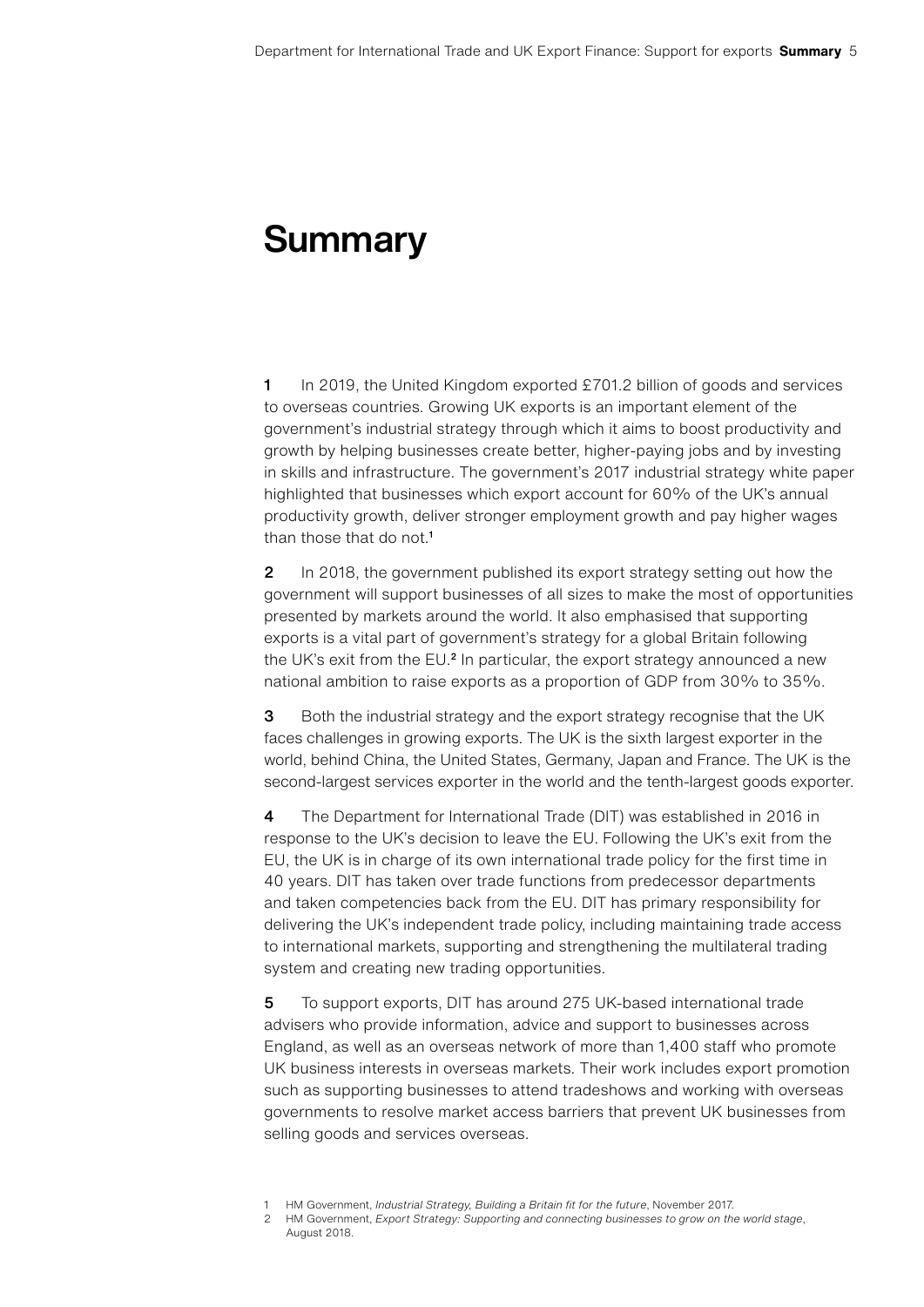6 DIT also works closely with UK Export Finance (UKEF) – the UK's official export credit agency.<sup>3</sup> UKEF is a ministerial government department with a statutory mandate to support UK exports and investments. UKEF helps UK companies to win contracts by providing attractive financing terms to their overseas buyers, to fulfil contracts by supporting working capital loans and to get paid by insuring against buyer default. UKEF aims to complement, not compete with, the commercial sector to ensure that no viable UK export fails for lack of finance or insurance. Consequently, it often supports businesses in challenging markets.

7 DIT also works with other departments that play a role in supporting exports, including the Department for Business, Energy & Industrial Strategy (BEIS), the Foreign & Commonwealth Office (FCO), the Department for International Development (DFID) and the Ministry of Defence (MoD). DIT also coordinates with the devolved administrations, which have their own structures for supporting exports.<sup>4</sup>

8 The National Audit Office (NAO) previously examined government support for exports in 2013.<sup>5</sup> At that time, the FCO and UK Trade & Investments (UKTI) were responsible for export support, and there was an ambition to increase UK exports to £1 trillion by 2020. We concluded that achieving this ambition would require FCO and UKTI to make their current activities to support exports more closely coordinated and supported by tough, measurable milestones.

#### Scope of this report

9 This report examines DIT and UKEF's progress to date and performance against their overall export support objectives. Specifically, we have assessed:

- whether DIT and UKEF have set a strategic direction and are clear about what they want to achieve (Part One);
- whether DIT and UKEF have resourced and prioritised the activities that will have the greatest impact on export growth, supported by a good understanding of the export capability of UK industry, an effective overseas network that can identify and support export opportunities and a tailored approach to reducing barriers to exporting (Part Two); and
- whether there is good performance information to demonstrate that DIT and UKEF are achieving desired outcomes and making a difference (Part Three).

<sup>3</sup> UKEF is the export credit agency for the whole of the United Kingdom. Export credit functions have not been devolved to the Scottish and Welsh administrations and are part of reserved matters under the devolution legislation relating to Northern Ireland.

<sup>4</sup> Economic development is a devolved function. Coordination between DIT and devolved administrations takes place under the 2013 Memorandum of Understanding between HM Government and the Devolved Administrations.

<sup>5</sup> Comptroller and Auditor General, *Supporting UK exporters overseas*, Session 2013-14, HC 732, National Audit Office, October 2013.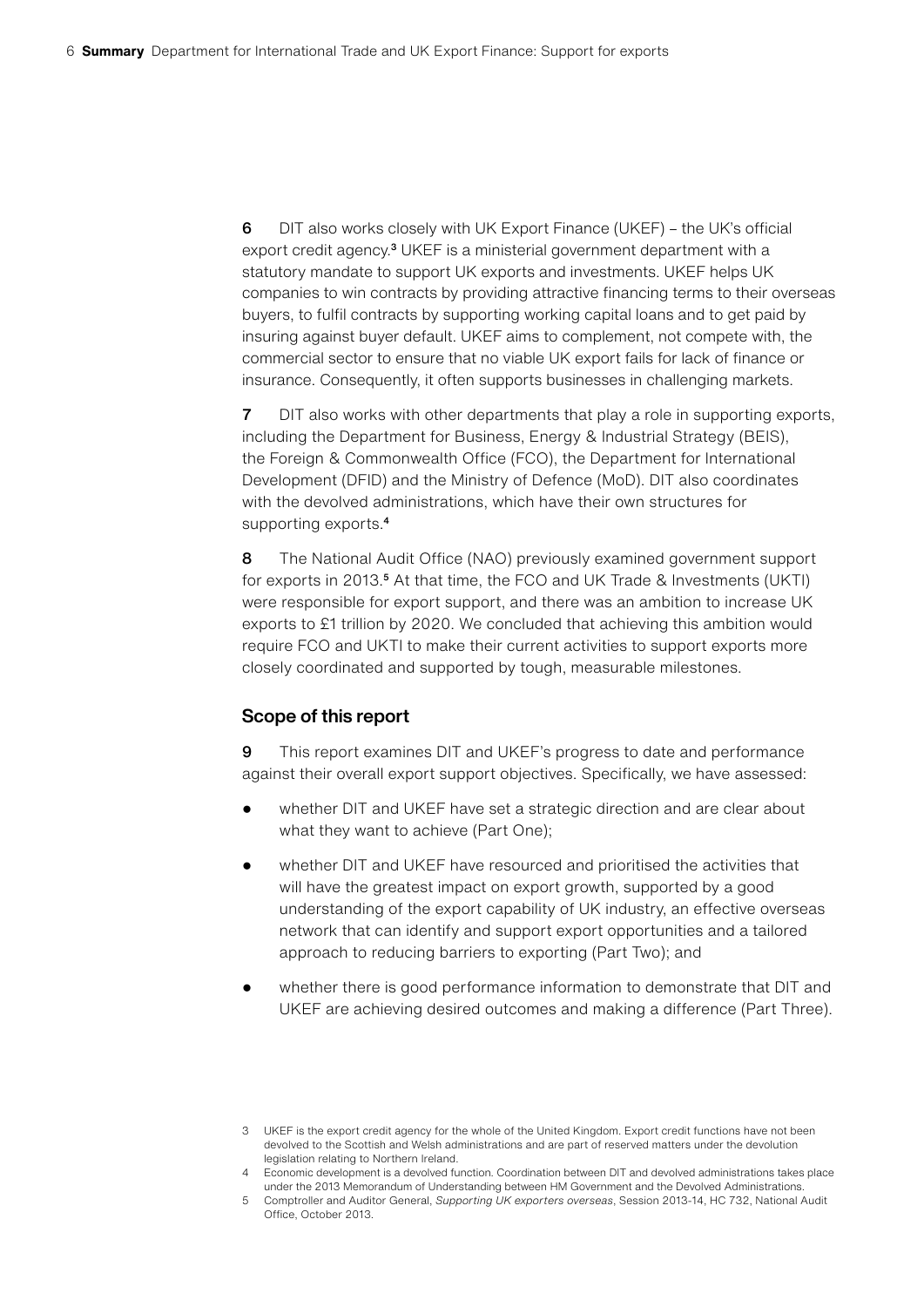10 The report covers a broad range of DIT and UKEF's activities to support exports including export promotion in the UK and overseas, activity to tackle market access barriers and export finance. The report covers the UK government's work with overseas governments to resolve specific market access barriers but does not examine the government's preparations to negotiate free trade agreements, which we reported on in May 2019.<sup>6</sup> We have not examined government's activities to promote inward investment although we recognise the strong relationship with supporting exports, with many of DIT's staff involved in both activities. We recognise that government's support for exports interplays with other areas of policy such as national security and climate change. This report does not directly cover these areas.

11 We carried out most of our fieldwork for this report between November 2019 and February 2020, before the global COVID-19 outbreak. We have not examined DIT and UKEF's immediate response to supporting UK exporters in the wake of the outbreak, which has included extending the guidance and financial support available to businesses trading internationally. However, the findings and recommendations in this report will help DIT and UKEF play a key role in getting the UK economy back on its feet, by supporting UK exports and driving new economic growth as part of a long-term export strategy.

#### Key findings

#### Government strategy for supporting exports

12 The government has set out an initial strategy for increasing exports but will need to keep it updated to ensure it supports long-term value for money. The 2018 export strategy builds on government's industrial strategy to identify the practical barriers that prevent businesses from meeting their full export potential. Barriers include: access to finance and cover for the financial risks of exporting; limited networks and contacts; market access barriers; lack of capacity; capability and knowledge of exporting; and limited global awareness of the UK's strengths. DIT intends to focus on around 230,000 businesses that have greatest potential to generate high-value exports, specifically those with a viable service or product to export and a turnover above £500,000. DIT is aiming to refresh the export strategy to reflect trade policy following the UK's exit from the EU, and the government's long-term economic response to the COVID-19 outbreak (paragraphs 1.11 to 1.13 and 1.18).

<sup>6</sup> Comptroller and Auditor General, *Preparing for trade negotiations*, Session 2017–2019, HC 2143, National Audit Office, May 2019.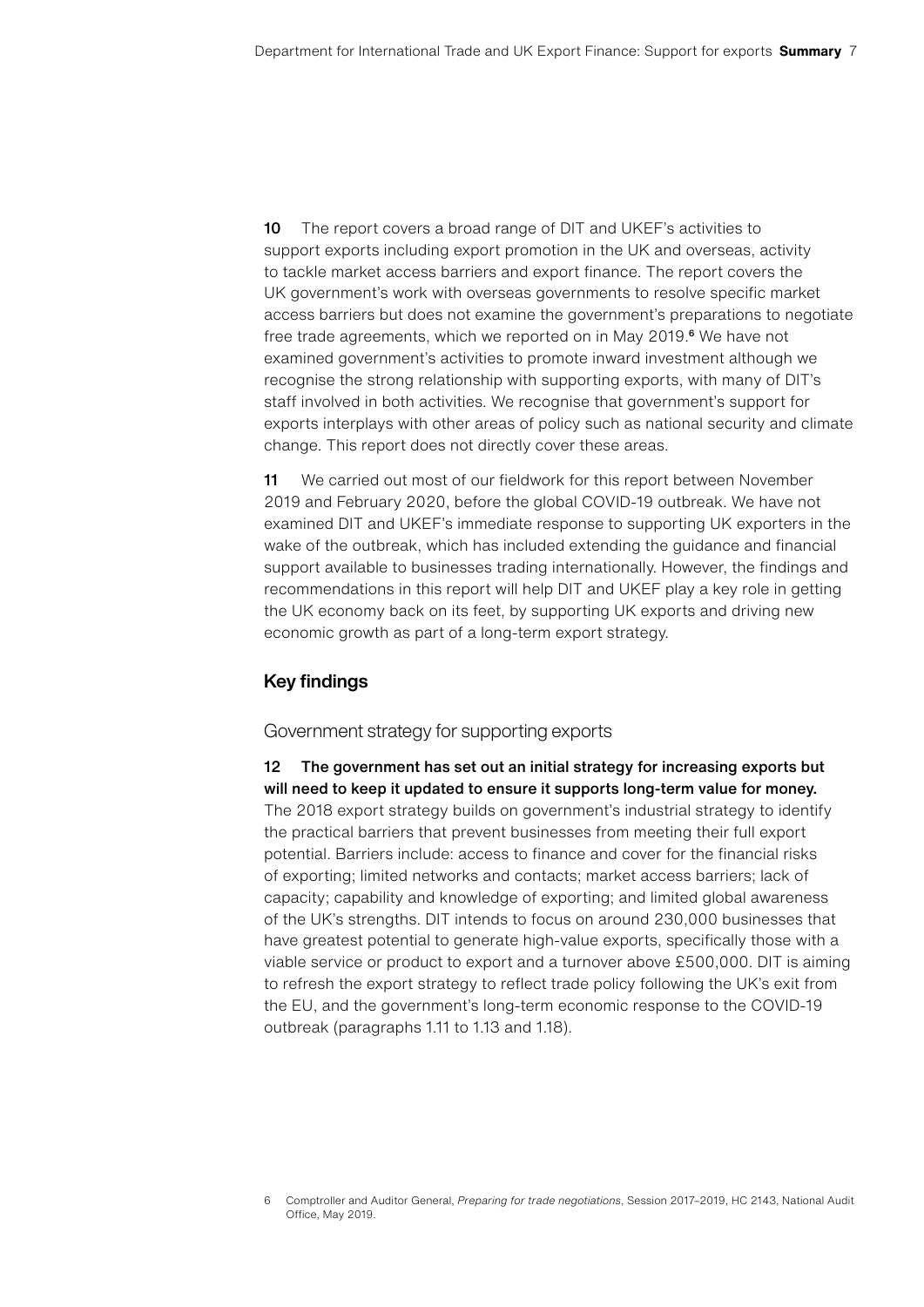13 The strategy includes an ambition to increase exports to 35% of GDP, but without analysis to understand how stretching it will be or a timescale for its achievement. The 2018 export strategy included an ambition to increase exports from 30% to 35% of GDP. However, it is not clear how achievable the objective is because it is not based on a strategic analysis of the export opportunity in overseas markets for UK businesses. DIT has also not assessed to what degree its interventions will contribute to government's ambition to grow exports to 35% of GDP, and to what extent other factors will contribute, such as independent efforts by UK industry or activities by other departments and devolved administrations. Achievement of the ambition is dependent on economic factors such as fluctuations in GDP, and the impact of the COVID-19 pandemic. The lack of a timeframe for achieving this policy objective makes it difficult to hold DIT accountable for its progress (paragraphs 1.14 to 1.17).

Resourcing and prioritising activities to support exports

#### **Prioritising support for UK companies**

14 DIT is making early progress in addressing a gap in the data it has on UK exporters. DIT needs good data to identify which UK businesses already export, and which have potential to export with DIT's support. Although it uses survey data to estimate the number of exporters, it lacks data on how many of the 5.9 million businesses in the UK export at all, or could potentially become exporters. There are gaps in the data available on businesses that export services – exports of services are estimated to account for 47% of all exports by value. DIT has made provision in the forthcoming Trade Bill to address this data gap by enabling data-sharing between DIT and HM Revenue & Customs. Addressing this data gap will help DIT to identify UK exporters and will help DIT to understand the extent to which new potential exporters can be identified, but it may take time for DIT to establish effective processes for transferring and analysing the data (paragraphs 2.4 to 2.7).

#### 15 DIT's insight into exporters in different sectors of the UK economy is

variable. DIT needs a good understanding of the export capability of UK industry so that it can identify which businesses would benefit from support and prioritise its efforts. It has established six overarching sector clusters comprising teams which are responsible for providing sector-specific support to UK businesses and for working with overseas posts. For some well-established sectors, such as aerospace, DIT has good information on UK exporters. However, in emerging sectors such as renewable energy, where UK supply chains are less developed and less well understood, DIT is still developing its understanding of which UK businesses are ready to export. Sector teams within BEIS and DIT work together but there is scope for a better joint understanding of how to exploit the opportunities for UK businesses in overseas markets (paragraphs 2.11 to 2.14).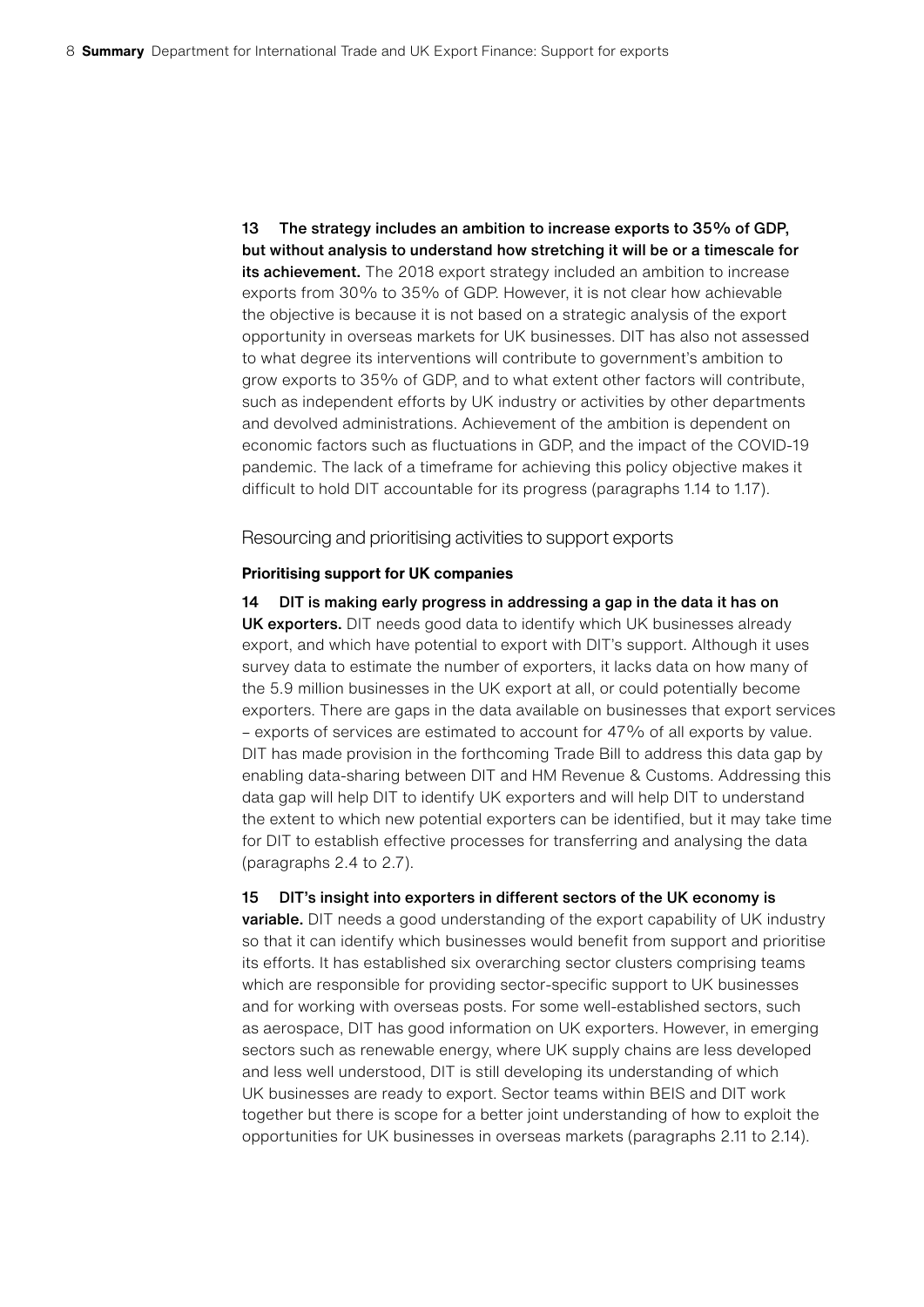16 DIT's digital services do not yet provide the export support that some **businesses need.** To make the best use of limited resources, DIT plans to target its bespoke support at larger businesses and to direct smaller businesses to digital services on its website. Survey data DIT collected between July 2018 and June 2019 suggest that some digital services on DIT's website are not meeting businesses' needs. While 62% of DIT's clients reported that DIT's webinars programme was good at meeting their needs, under half of clients reported that services to help businesses identify export opportunities were good at meeting their needs. Since June 2019, DIT has delivered new digital services and is continuing to develop sector- and market-specific guidance and a service to help businesses create an export plan, aiming to have a pilot service in place by April 2021. It is also developing an evaluation strategy to help it understand the costs of its digital services, which will complement ongoing research on user needs, the development of more robust performance metrics and the use of data science to inform decision-making (paragraphs 2.18 to 2.21).

#### **Capacity and capability of the overseas network**

17 DIT is building an evidence-based analysis of the opportunities for businesses in overseas markets to inform decisions on the staff and skills it needs. However, to get the most from its resources, DIT needs to further improve its understanding of where its interventions can secure the greatest opportunities for UK businesses, while also contributing to UK government foreign policy, security and development objectives. DIT has reshaped its areas of focus within individual regions, such as in Europe where it has prioritised key markets and changed just under 20% of roles. DIT is reviewing the resources it requires to meet its priorities across the Department to inform the next spending review, and its work on a new export strategy. This work will cover resource allocation to each overseas region, based on an analysis of market opportunity and where there are opportunities for economic growth within UK regions (paragraphs 2.22 to 2.26).

18 There is scope for UKEF and DIT to work more closely together overseas to avoid missing opportunities for UK exports. At May 2020, UKEF had eight country heads located overseas but in most countries, it relies on DIT staff to help identify potential customers. DIT has more than 1,400 staff overseas but those who are not finance experts may not have the technical skills to promote export finance. UKEF is concerned that it may consequently have missed opportunities to use export finance to support UK exports in some markets. For example, UKEF supported exports to 72 countries in 2018-19, but 80% of the value of these exports was concentrated in five of these countries. To address this issue, UKEF aims to increase the number of UKEF country heads overseas to 19 by July 2020 and has introduced training for DIT staff. At March 2020, 503 DIT staff had enrolled, of which 149 staff had completed the training. UKEF and DIT have discussed developing a Memorandum of Understanding to support closer working but as at April 2020 it had not been signed (paragraphs 2.24 and 2.27 to 2.31).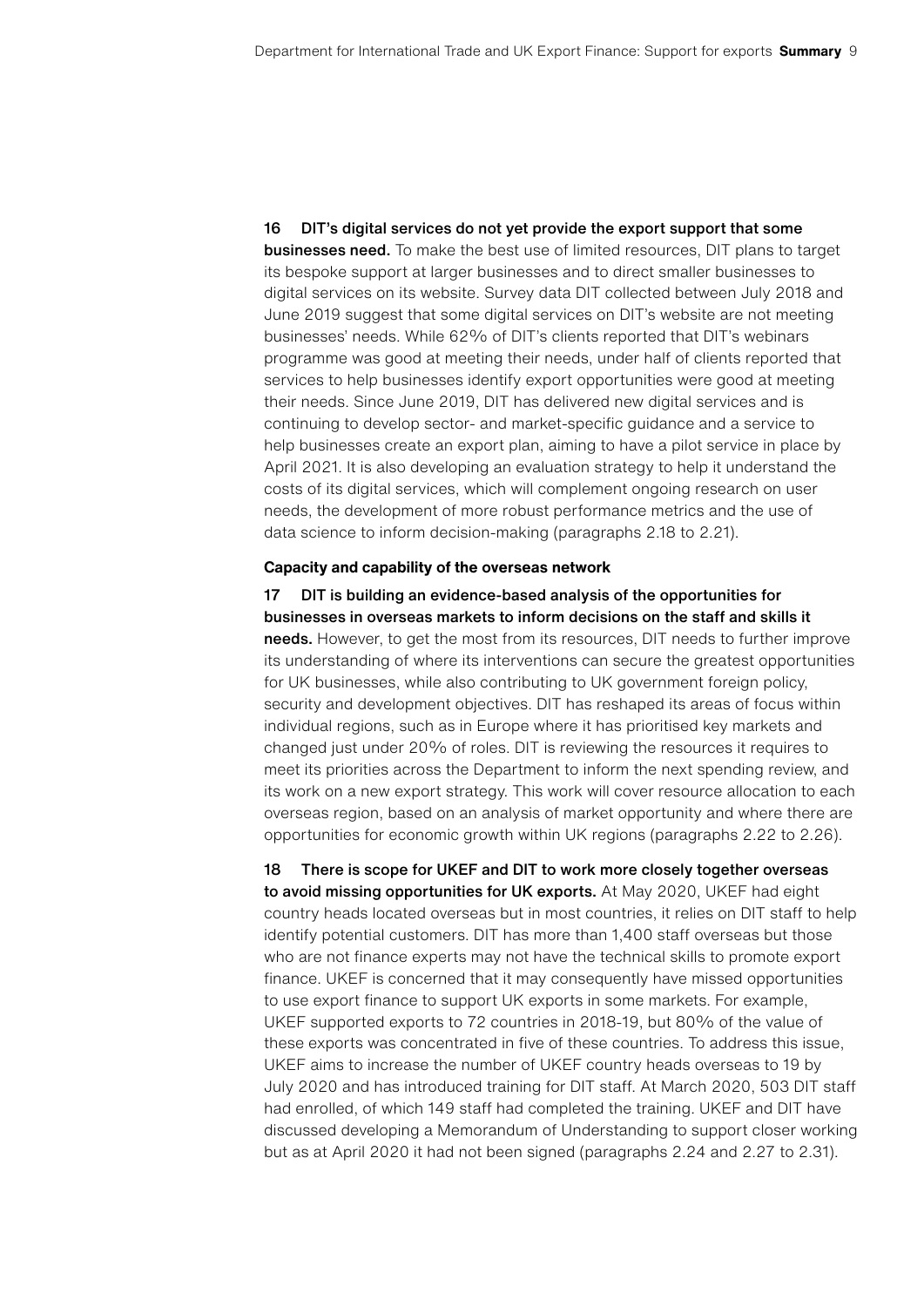#### **Reducing barriers to export**

19 DIT has developed systematic approaches for identifying market access barriers but has recorded more barriers than it has the capacity to resolve. Market access barriers may restrict businesses' ability to trade in some overseas markets. In February 2019, DIT created an online database so that DIT staff in the UK and overseas can record market access barriers. DIT is using this insight alongside intelligence gathered from its network and other government departments to identify, prioritise and tackle market access barriers. In 2019-20, DIT recorded 1,238 barriers. It completed economic impact assessments on 465 barriers to help it prioritise which to tackle and had fully or partially resolved 175 (paragraphs 2.35 to 2.38).

20 UKEF is expanding the support it offers to reduce export finance barriers for smaller businesses. DIT and UKEF have identified access to finance as a barrier to trade for some businesses. UKEF is developing products such as the new General Export Facility (due in 2020) to support the working capital requirements of exporting companies. This is intended to help smaller businesses and those with shorter manufacturing cycles. In 2019, the British Exporters Association rated UKEF nine out of ten for its product range. We heard from stakeholders that UKEF application processes would benefit from shorter turnaround times and simpler requirements for smaller businesses. To speed up application processes, UKEF has delegated greater authority to five banks who can apply for some of UKEF's products so they can get immediate cover, and it has streamlined its eligibility criteria for applicants. However, UKEF does not conduct a customer survey, which could help it better understand the specific needs of smaller businesses (paragraphs 2.39 to 2.41 and 3.15).

Measuring performance and knowing what works

21 In 2019-20, UKEF operated within all its financial limits and controls, but narrowly missed its target on the value of export contracts it aimed to support. HM Treasury sets UKEF financial limits and controls to provide assurance that it does not expose the taxpayer to excessive risk, and UKEF met these objectives in 2019-20. UKEF supported £4.4 billion of export contracts in 2019-20, against a target to support £5 billion. It fell short of its target to directly support 500 customers, supporting 199 in 2019-20. A further 140 customers benefited as suppliers to UKEF-supported projects (paragraphs 3.5 to 3.8).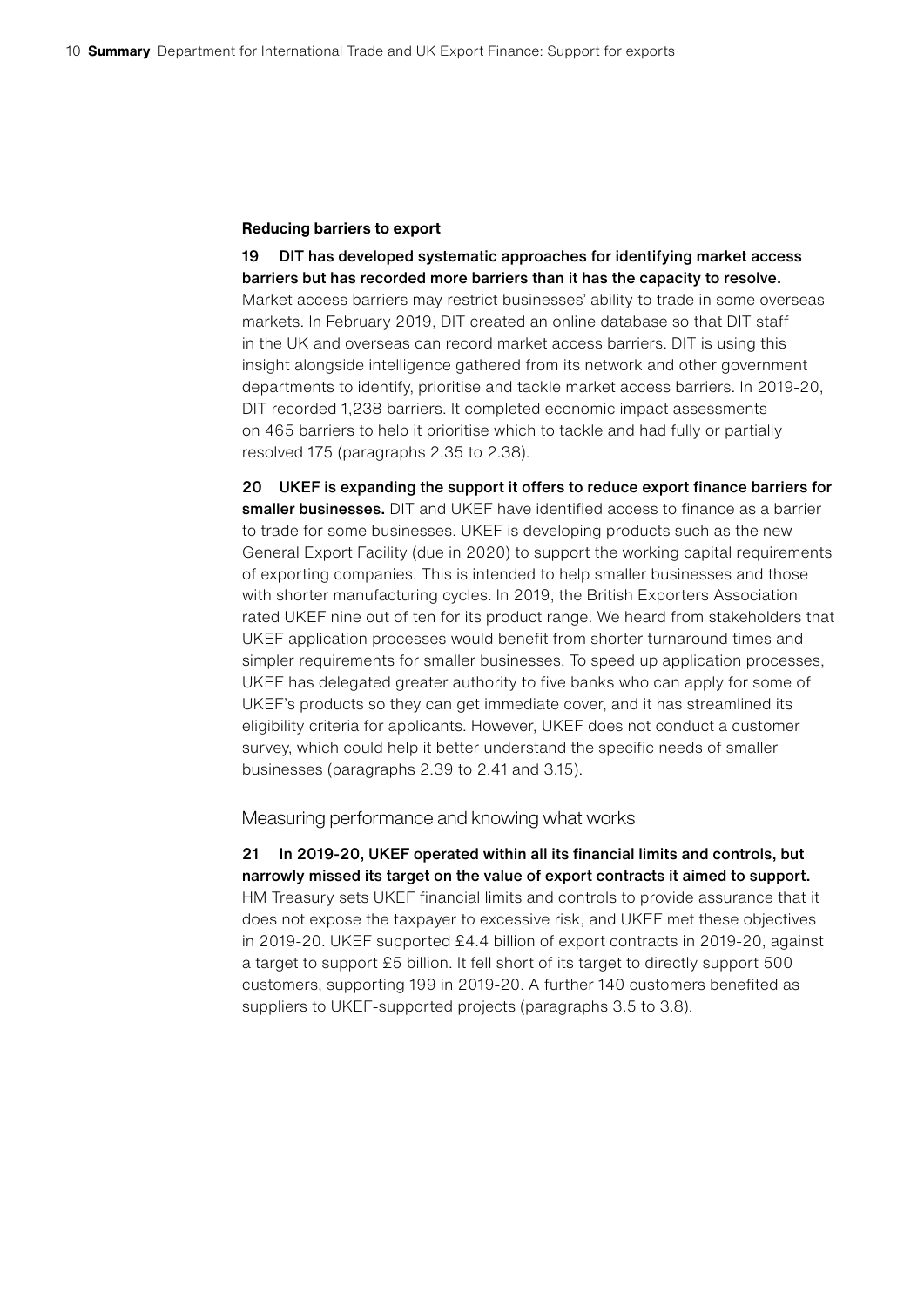22 DIT has met its target for the value of exports it supports but, in isolation, its export wins measure may not encourage longer-term export growth. DIT measures its annual export performance mainly through its 'export wins' measure, which reflects the value of the exports it has supported. In 2019-20, DIT achieved £24.4 billion export wins against an internal target of £20.91 billion. The export wins measure is a useful tool for incentivising staff because it enables DIT to set sector and regional targets, align activities across its UK and overseas network, and track trends in performance over time. However, setting annual export wins targets has limitations because it focuses efforts on short-term export support rather than longer-term activities that are needed to grow exports. DIT also monitors exports as a percentage of GDP. UK exports were 31.7% of GDP in 2019, against the ambition of 35%. However, the relationship between achieving export wins targets and growing exports to 35% of GDP is not clear (paragraphs 3.2 to 3.4 and 3.11 to 3.14).

23 DIT has made progress in developing its approach to performance measurement but needs to go further to assess the impact of some of its longer-term export support activities. DIT has developed a monitoring and evaluation framework for its export promotion activities, including annual client surveys; bespoke evaluations and a value-for-money model to assist it in assessing the cost–benefit of its services. However, DIT recognises that it needs to do more to assess and measure the impact of some of its longer-term export support activity. For example, DIT has made progress in monitoring how many market access barriers it resolves but has further to go to assess the impact of this work and how to prioritise it accordingly (paragraphs 2.38, 3.12 to 3.14 and 3.16 to 3.19).

#### **Conclusion**

24 DIT and UKEF will play a key role in taking forward the UK's international trade policy as the UK leaves the EU. Since its formation, DIT has taken over trade functions from predecessor departments as well as from the EU. It has made a good start in developing a strategy and the operating arrangements it needs to support export growth, and UKEF has expanded its offer of export finance to support UK businesses while remaining within the financial limits and controls it is set by HM Treasury.

25 However, both DIT and UKEF face significant challenges and will need to work together to strengthen their approach to ensure that they achieve value for money over time. It is not clear whether DIT is focusing its efforts and resources in the regions and sectors where there are the greatest opportunities to support UK businesses. DIT has developed a framework for measuring its performance, but it is not clear how direct the link is between DIT's performance and the government's 35% of GDP export growth ambition, which can be influenced by a number of factors, some of which are outside of government's control.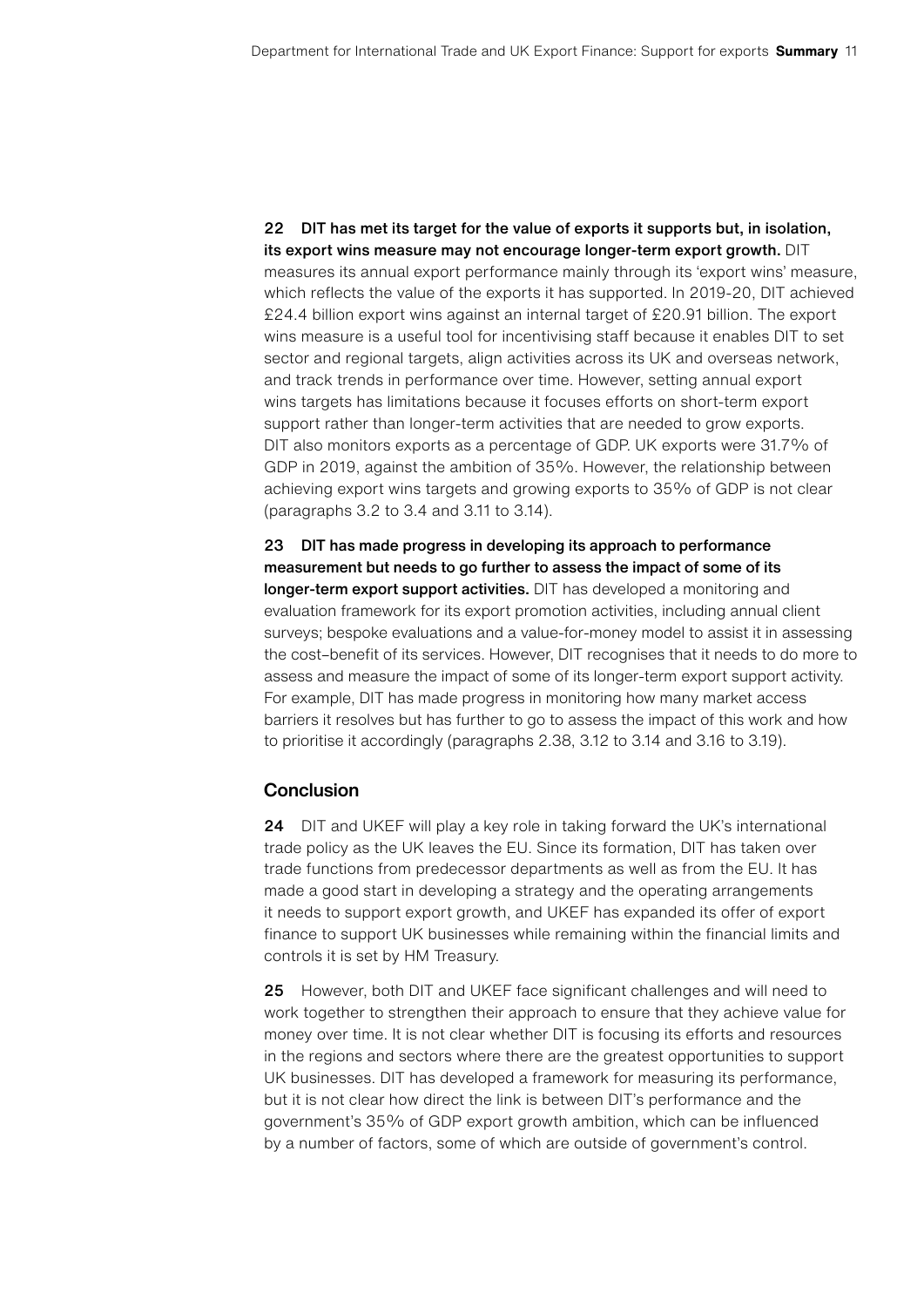#### Recommendations

26 In 2020, DIT and UKEF aim to publish a refreshed export strategy. The Departments intend for this to build on the 2018 strategy, and to position it more clearly in the economic and trade policy context following the UK's exit from the EU and the government's long-term economic response to the COVID-19 outbreak. These recommendations are intended to support DIT and UKEF as they develop and implement the refreshed strategy.

- a DIT should develop its existing performance measurement framework further, building on the principles of good performance measurement so that its performance measures reflect the long-term nature of its policy objectives. For example, this could be a balanced scorecard of measures that includes a longer-term export wins target alongside interim milestones for tracking progress and other indicators that incentivise opening up new markets and removing market access barriers to support long-term growth in UK exports.
- b DIT should press ahead with its plans to address gaps in its data and information on UK exporters. DIT should ensure that it also has a clear plan for how it uses data on exporters to build evidence on where it should focus its efforts.
- c DIT, BEIS and UKEF should work closely to ensure that UK industry is ready to exploit emerging opportunities in overseas markets. This should include a robust sector-based analysis of opportunity for UK export growth in overseas markets and UK businesses' capacity to deliver. As government develops its long-term economic response to the COVID-19 outbreak, DIT, BEIS and UKEF should work together to ensure that strategies for boosting UK productivity and growth take account of regional and sector trade plans.
- d DIT should carry out a systematic review of where to prioritise its resources. It should do this by continuing to develop its analysis of which of its activities offer the best return, to take account of different markets and sectors. It should ensure that decision-making about where to use its resources is based on evidence of what works, and where government can make the most difference in its support.
- e UKEF should aim to develop a better understanding of what export finance support businesses need and the challenges they have accessing it. Monitoring whether export finance meets businesses' needs (for example, through a client survey) would help UKEF assess what progress it is making to provide more accessible support.